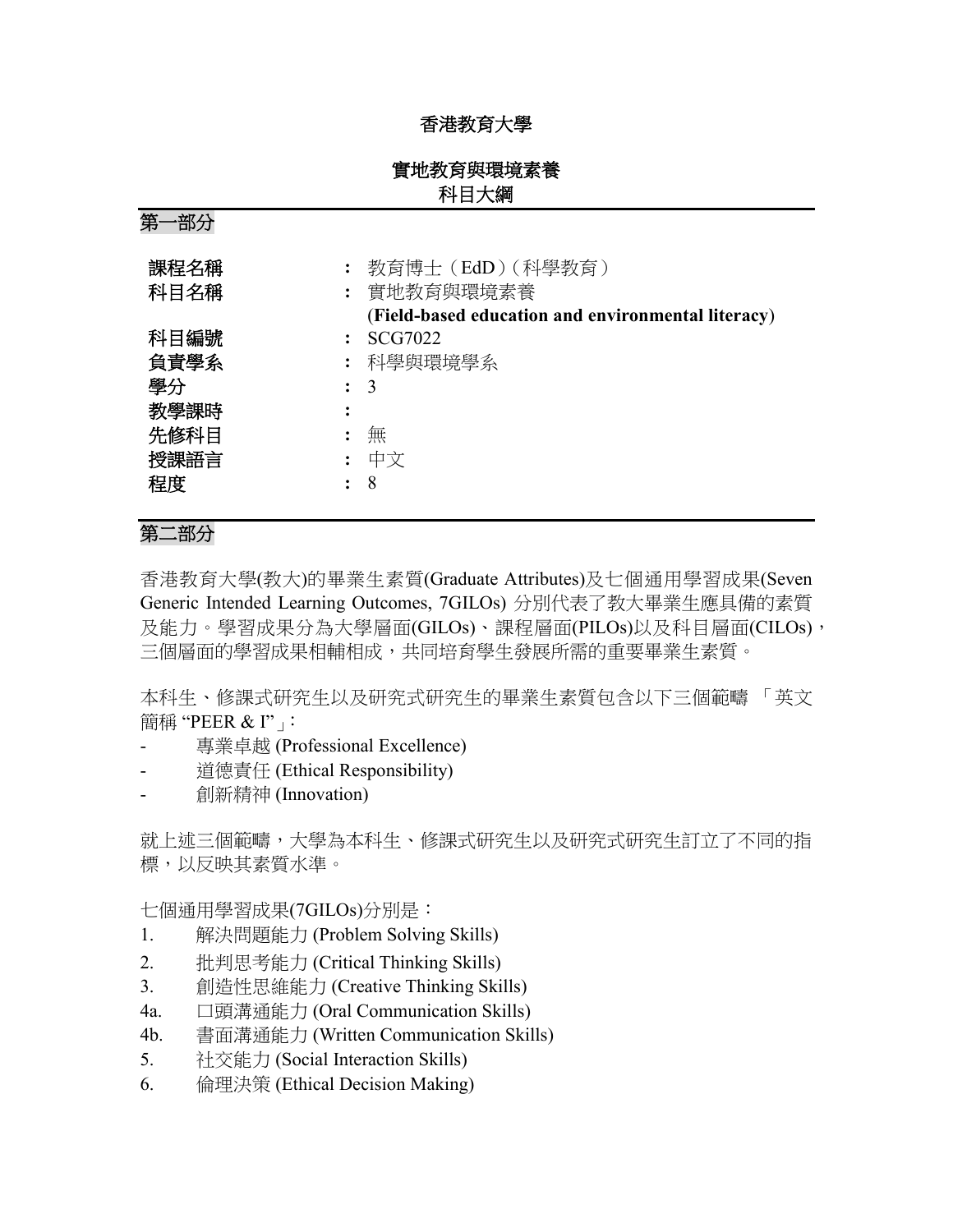#### 7. 全球視野 (Global Perspectives)

### **1.** 科目概要

環境素養是 21 世紀全球公民的核心能力。長期以來,實地教學法均被視為提高 人們環境素養的最有效的教育教學法之一。本課程旨在加強學生對實地學習和 環境素養的理論框架的理解,從而培養他們保護環境,並設計和實施教育活動 或計劃的能力,以提升不同受眾的環境素養。通過文獻分析、案例研究和實地 調查,學生將深入瞭解理論和研究,並在實際的教育環境中形成有關實地學習 法的批判性觀點,從而提升人們的環境素養。完成本課程後,學生需要制定與 環境教育領域的理論發展和應用相關的研究計劃。

#### **2.** 預期學習成果

成功完成本課程後,學生應能夠:

成果一:瞭解實地學習和環境素養的原則和理論框架,以及它們在教育環境中 的相互關係;

成果二:評估各種實地學習活動的優缺點;

成果三:應用實地學習法的原則和概念,以提高環境素養方面的能力。

## **3.** 內容、預期學習成果及教與學活動

| 教授内容                                                                                  | 預期學習<br>成果 (CILOs) | 教與學活動                  |
|---------------------------------------------------------------------------------------|--------------------|------------------------|
| 實地學習和環境素養的關鍵概念:<br>- 可持續發展教育的概念和特徵<br>- 環境素養的演變和研究<br>- 在教育環境中實地體驗式學習的理<br>論框架和多樣化應用。 | 成果一                | 講課、文獻分析討論和學生展示         |
| 在實際教育環境中,評估和應用實<br>地教學法以提升環境素養。                                                       | 成果二<br>成果三         | 討論、視頻、基於實地的探究和<br>學生演示 |

#### **4.** 評核

| 核課業                                                                                               | FLL<br>FIF A<br>:重 | 期學習<br>ᆖ<br>成果<br>(CHLOS) |
|---------------------------------------------------------------------------------------------------|--------------------|---------------------------|
| 涵蓋<br>例研<br>主甲<br>案<br>開<br>长七美田<br>"論"<br>粂<br>萓<br>∃ਵ<br>石川<br>军<br>廿十<br>∸<br>口不<br><b>EAN</b> | 15%                | ∸<br>圧<br>╼<br>⊷          |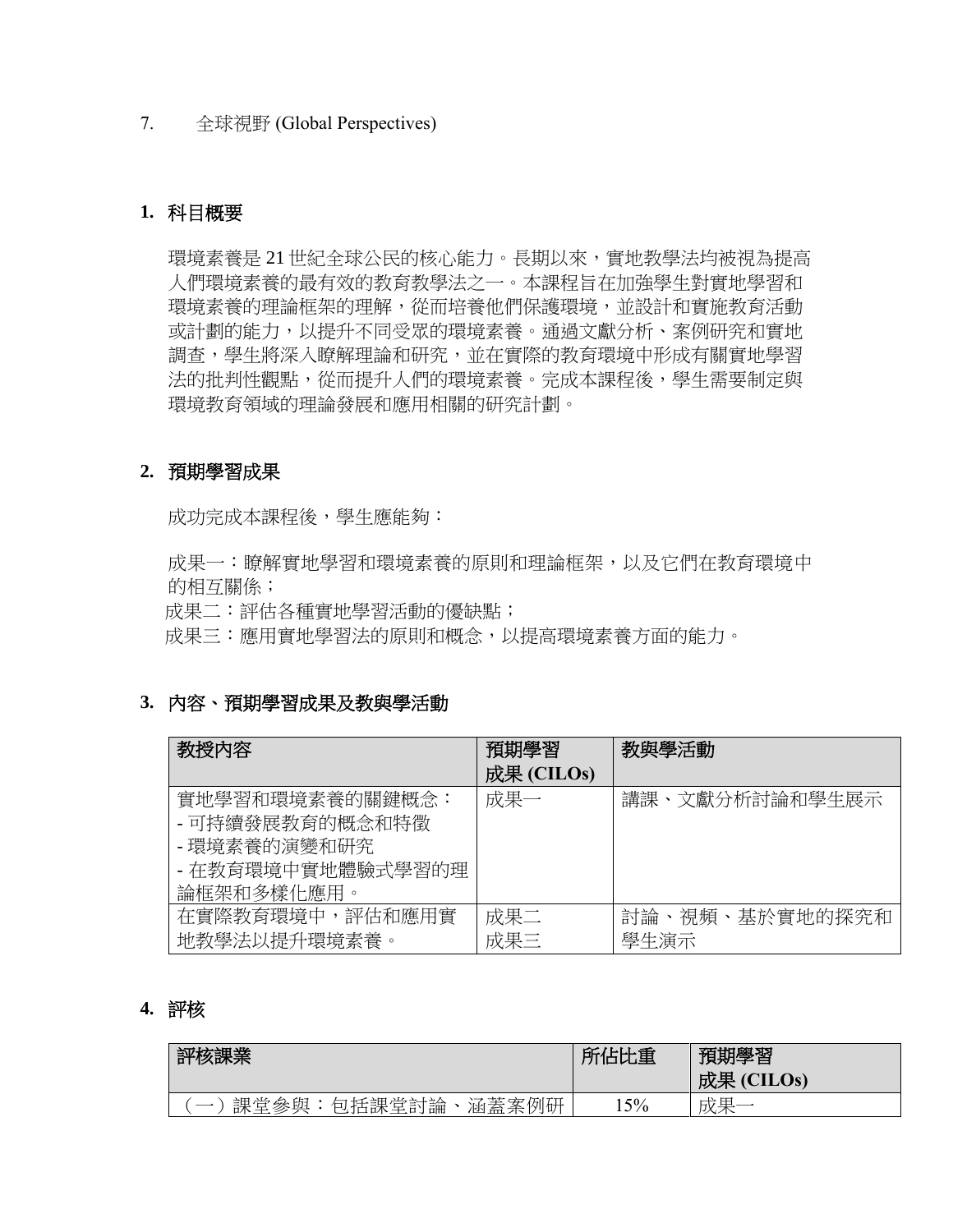| 究和文獻分析的課堂活動。                                                                                             |     | 成果二<br>成果三        |
|----------------------------------------------------------------------------------------------------------|-----|-------------------|
| (二) 小組項目:在環境教育背景下開發和示<br>範實地學習活動。<br>報告應包括實地調查的原因、目標和假<br>設(如有)、研究方法和數據收集方法、<br>數據收集和調查結果、解決方案的分析<br>和建議 | 40% | 成果一<br>成果二<br>成果三 |
| (三)研討會報告:反思和分析文獻中的相關<br>概念、理論和案例,以及如何應用這些<br>知識來提升環境素養。                                                  | 45% | 成果一<br>成果二<br>成果三 |

#### **5.** 指定教科書

無

### **6.** 推薦書目

- Bodzin, A. M. (2010). Integrating web-based activities and site-based experiences to investigate environmental issues. In A. M. Bodzin, B. S. Klein, & S. Weaver (Eds.), *The inclusion of environmental education in science teacher education* (pp. 323-336). London: Springer.
- Bowers, C. A. (1996). The cultural dimensions of ecological literacy. *Journal of Environmental Education*, *27*(2), 5-10.
- Brennan, A. (1994). Environmental literacy and educational ideal. *Environmental Values*, *3*(1), 3-16.
- Hollweg, K. S., Taylor, J. R., Bybee, R. W., Marcinkowski, T. J., McBeth, W. C., & Zoido, P. (2011). *Developing a framework for assessing environmental literacy*. Washington, DC: North American Association for Environmental Education.
- Hsu, S.-J., & Roth, R. E. (1998). An assessment of environmental literacy and analysis of predictors of responsible environmental behavior held by secondary teachers in the Hualien area of Taiwan. *Environmental Education Research*, *4*(3), 229-249.
- Johnson, E. A., & Mappin, M. J. (2005). *Environmental education and advocacy: Changing perspectives of ecology and education*. Cambridge, UK: Cambridge University Press.
- King, R. J. H. (2000). Defining literacy in a time of environmental crisis. *Journal of Social Philosophy*, *31*(1), 68-81.
- Lonergan, N., & Andresen, L. W. (1988). Field-based education: Some theoretical considerations. *Higher Education Research and Development*, *7*(1), 63-77.

Orr, D. W. (1992). *Ecological literacy: Education and the transition to a postmodern*